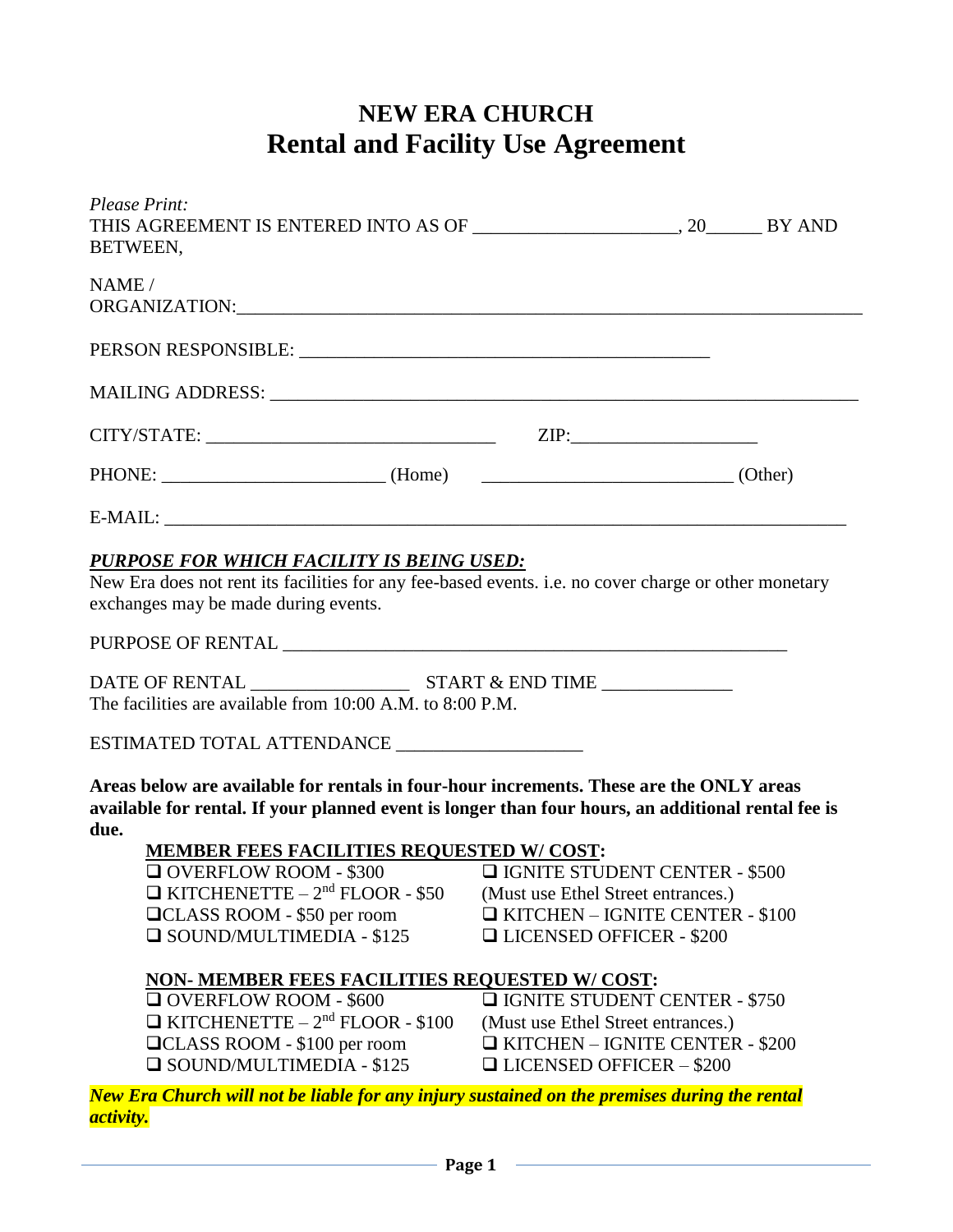## **Guidelines for Rental of New Era Church Facilities**:

- 1. All rentals are not secured until application & payment is submitted to church office.
- 2. All persons wishing to reserve the use of the building must sign this contract. Please remember that your signature on this contract constitutes responsibility for the attendees of your function, as well as any third parties you might engage to serve at your function.
- 3. All persons must stay within in the designated area per your contract.
- 4. All persons applying for the rental of the facility must be at least 21 years of age.
- 5. Children must be supervised at all times.
- 6. No nails, tacks, screws, staples, glitter, confetti, nor paint-damaging tape may be used on the walls or ceilings, nor may any other modifications be made to the building, its electrical system, carpeting, walls, furnishings or surroundings.
- 7. No propping of any of the facilities doors.
- 8. Only table top and freestanding decorations are permitted. Any candles must be contained in glass holders for safety and to protect surfaces.
- 9. Smoking or Alcohol is not permitted anywhere in the building or on the premises.
- 10. For emergencies all problems must be reported to church personnel. Please call the church office the next business day to report the incident.
- 11. New Era Church is not responsible for damage to or loss of items left at the church. The customer is responsible and shall reimburse New Era Church for any damages, loss or liability incurred due to the presence of the customer's guests or any person or organization contracted to provide any service or goods before, during or after the function.